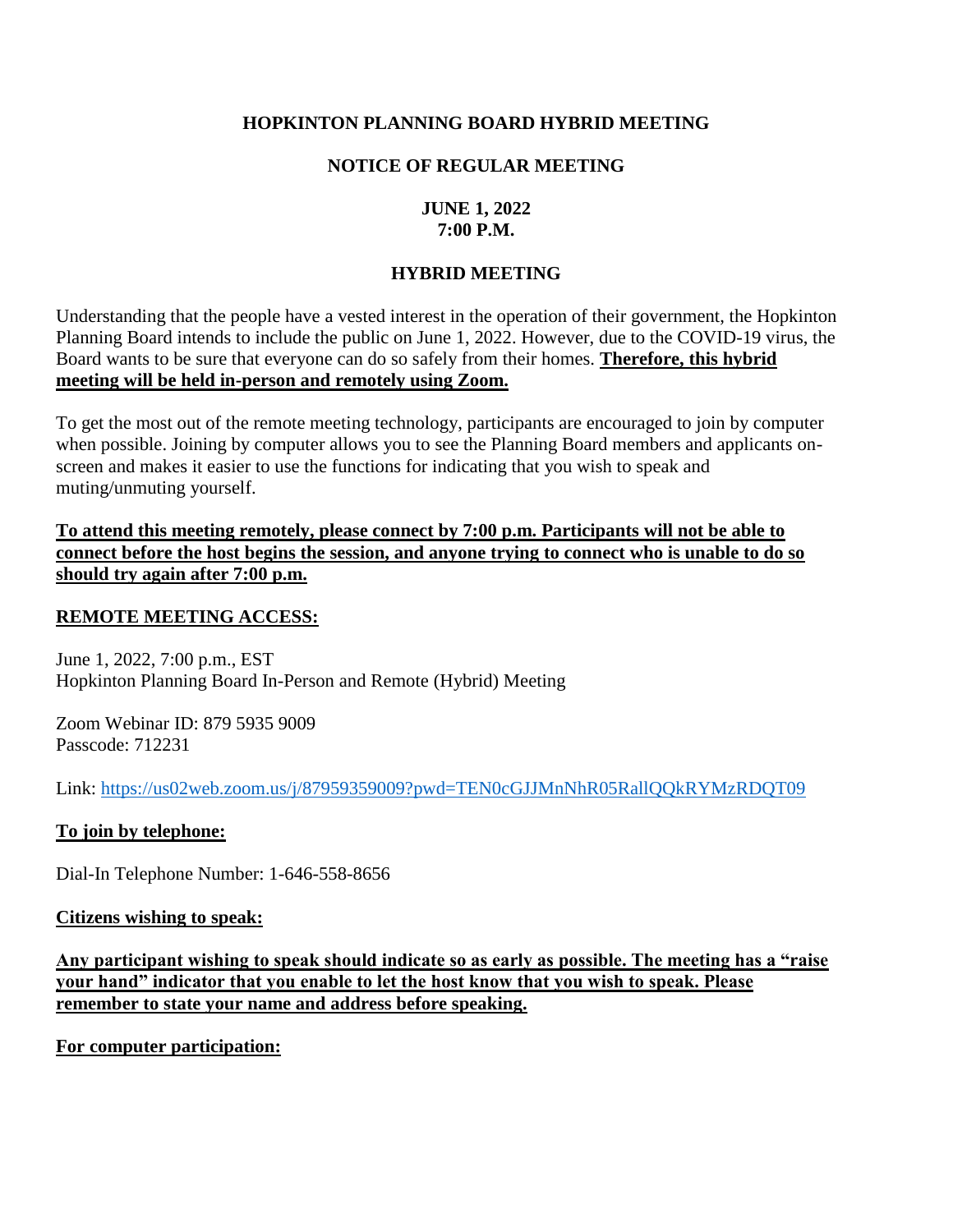Click "raise hand" from the Zoom menu bar, and wait for the meeting host to ask you to unmute. Once asked to unmute, press "unmute" to unmute and speak.

## **For phone participation:**

Dial \*9 to "raise hand" and wait for the meeting host to ask you to unmute. Once asked to unmute, dial \*6 to unmute and speak.

**Please note: Because of the ever-changing regulations due to the COVID-19 virus, this meeting may be cancelled. Please check the Town of Hopkinton website: [www.hopkintonri.org](http://www.hopkintonri.org/) for updates on these meetings and other important Town information.** 

Ron Prellwitz, Chairman Hopkinton Planning Board

**PLEASE NOTE: Document related to the following agenda items can be viewed on the Town website. To access documents:** 

- **1) Go to the homepage of the municipal website [\(www.hopkintonri.org\)](http://www.hopkintonri.org/).**
- **2) Hover your mouse over "Meetings", then select "Agendas and Minutes for 2022 and 2021".**
- **3) Scroll down to "Planning Board Meeting – June 1 – 2022 – 7:00 p.m. – Hybrid", and select "Documents Associated with this Meeting."**

*Questions?* **Call the Planning Department at (401) 377-7770, M-F, 8:30 a.m. to 4:30 p.m.**

# **MOMENT OF SILENT MEDITATION AND A SALUTE TO THE FLAG:**

**CALL TO ORDER:** 7:00 p.m.

# **ROLL CALL:**

# **PRE-ROLL FOR JULY 6, 2022 PLANNING BOARD MEETING:**

# **APPROVAL OF MINUTES:** May 4, 2022 Regular Meeting Minutes

## **OLD BUSINESS:**

Preliminary Plan – Public Hearing – **Brushy Brook** – 140-Unit Comprehensive Permit – Plat 32, Lots 1, 4, 6, 8, 10, 12, 14, 16, 17, 21, 23, 25, 27, 30, 32, 34, 36, 38, 40, 41, 42, 44, 46, 48, 50, 52, 54, 56, 58, 60, 62, 63, 65, 67, 68, 69, 70, and 71, located at 130 and 0 Dye Hill Road, 0 Brushy Brook Drive, 0 Wedge Road, 0 Green Lane. LR6-A Owner, LLC., and Realty Financial Partners, applicants.

*The Planning Board may discuss, consider, and possibly vote on this Preliminary Plan application at this meeting.* 

#### **NEW BUSINESS:**